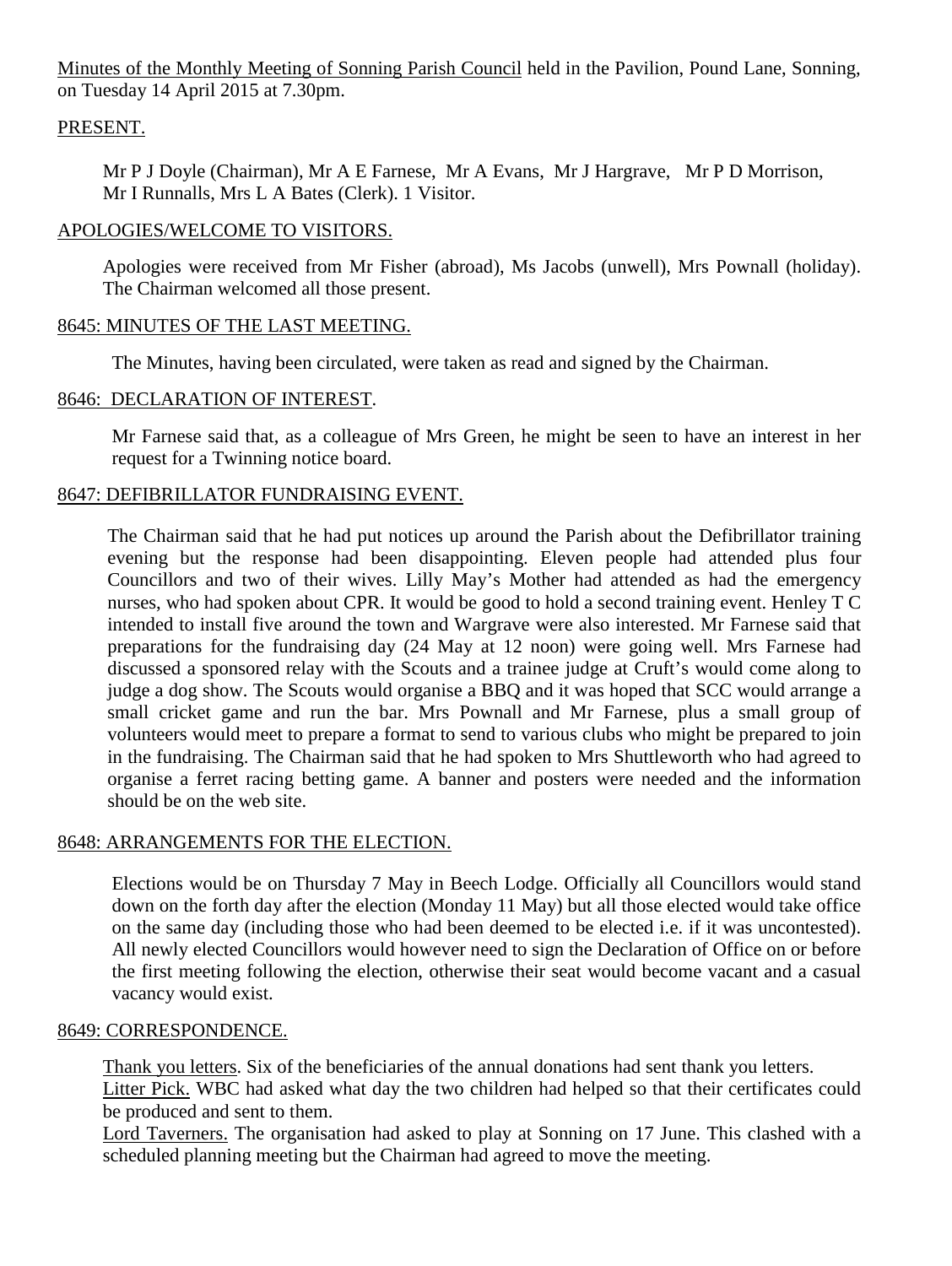### 8649: CORRESPONDENCE (Cont'd).

Sheeplands – Refusal of Planning Permission. WBC had decided not to grant a certificate of Lawfulness for the unauthorised development at Sheeplands, which was in the Green belt, and would be implementing the enforcement which had begun in 2012. This had implications for Sonning which had several areas of Countryside/green belt within its boundary.

Request for a photo of Deanery wall from within Churchyard. This had come via the web site. It was agreed that such a photographs could be misused.

Invitation to VE Day 8 May Civic Offices WBC. This was open to Chairmen and Councillors. A reception would be followed by the lighting of a beacon and a bugle tribute. Confirmation of attendance was required by 1 May.

Application for a grant – Home Start Wokingham. This would be added to the list for consideration in November.

Aborfield Design Statement. WBC had adopted this as Supplementary Planning Guidance.

Neighbourhood Watch Contact details. There were no contact details on the SPC web site or the national NW website. Mr Evans would chase up.

Request to Attend Council Meeting. The Wokingham Bridleway Group had asked to attend the April meeting but the request had not been received until 14 April. The Chairman said that there were few opportunities to add bridleway facilities in Sonning.

## 8650: PLANNING.

The Chairman said that the Birchley scheme had been refused but the developers were likely to put in a new application. There had been no decision on the RBCS large development, which would have a major impact on Sonning and traffic. The Chairman would check progress with the planning officer. 7 Old bath Road had been refused. There was no news on Acre/August Field but Cllr Haines had put a precautionary listing on the application in the event that the planning officer recommended approval. Mr Farnese asked if the development would be subject to the new CIL the Chairman confirmed that it would. The Golf Club application to build in the Green Belt/Countryside had been refused. Mr Morrison said that he had pointed out that the traffic assessment had been based on peak times rather than across the whole day. There had been an exhibition showing three draft schemes on the land to the left of the Golf Club House, one for all flats, one for a mixture of flats and houses and one for a mixture of the two. The Chairman said that, nationally, Golf Clubs were having difficulties recruiting new members. Mr Hargrave said that there were plans for a significant amount of development in Berkshire and it was necessary to have better links for the M4, M3, M40 and Heathrow. The infrastructure was already being improved with the rail upgrade. More traffic was being attracted into the area for business but the road system was poor, pressure from Thames Valley Enterprise could be the key to a new bridge. S106 –Application for Funds. The Chairman said that there were three projects that could benefit from S106 funding. Although the safety report said there was little danger of cricket ball going into the playground it was known that they did and this could not be ignored. Henley Contracting had provided a quote of £1835 plus VAT to extend the safety fencing by 1 metre, using black golf ball size netting and to repair the existing fencing. This was specialised work and HC came recommended. It should be possible to use the S106 money for this project. Mr Farnese said that the existing foundations should be checked as should the stability of the existing fencing to ensure it would take the additional fencing. The Chairman said there had long been a problem with the water runoff from the field, which created problems on the pitch and flooding in Liguge Way/ Pound Lane. Henley Contracting had installed a run off drain for Harpsden Golf Club, which was on a steep slope, and had similar problems with water flooding. A bund had been created which had been grassed over with crossings for pedestrians and vehicles. Henley Contracting had supplied a quote to carry out a similar scheme on the recreation ground for £2900. Angie Gibson had suggested that S106 money would be available to provide a walkway link between the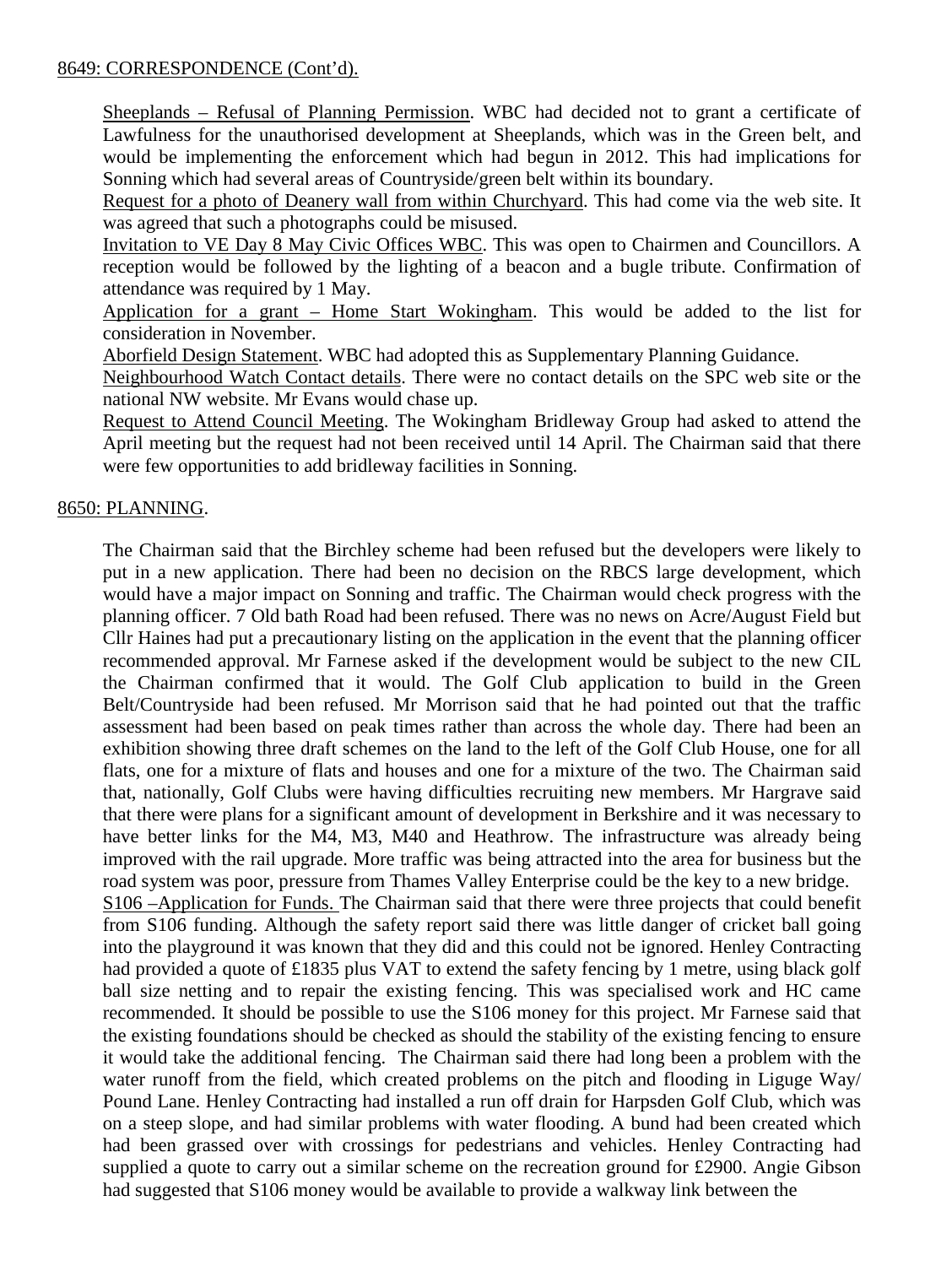equipment in the playground. This would be user friendly, particularly for the disabled. The Chairman had met the Playdale representative to discuss this and extending the large swings (which had not been replaced when the playground had been renovated). However the rep. had said that the swings were in good condition. A new piece of equipment had been suggested, the Aero Whirl or the Gravity Bowl, which was the preferred option. The quotes depended on the type of material used for the pathways, one at ££3964 the other at £5129.40. The tree stump would need to be removed to accommodate this and the Chairman would obtain a quote, an earlier quote had been for £500. Having looked at the S106 funding for pitches and recreation there were insufficient funds for all three projects and it was agreed that the safety fencing and the drainage were the priority. The Chairman proposed submitting a bid for the funding to WBC for the safety fencing and the drainage at a cost of £4735, Mr Farnese seconded and this was unanimously approved.

**The following applications were ongoing:** South Lodge Sonning Lane (F/2014/1832): Acre Field, Charvil Lane (F/2015/0235): August Field and Acre Field Charvil Lane (F/2015/0354).

St. Andrews Church (NMT/2014/2083): St Andrews Church (C/2014/2110): 33 Little Glebe (F/2014/2285): 29 Sonning Meadows (F/2014/2444): Holme Park Sonning Lane (RBCS) (F/2014/2319).

**The following applications had been approved**: 100 Thames Valley Park Drive (A/2014/1668): 100 Thames Valley Park Drive (CLP/2014/1606): 25 Gebe Lane (F/2014/1874) The Sharrow Parkway Drive (F/2014/2063): Reading Blue Coat School (F/2014/2116): Sonning Court, Thames Street (F/2014/2617: Sonning Court Thames Street (F/2015/0165): 65 Pound Lane (F/2015/0403.

**The following applications had been refused**. Birchley Old Bath Road (**F/2014/1879):** 7 Old Bath Road (CLP/20150128: Land Adjacent to keepers Cottage, Sonning Golf Club F/2015/0322). **The following new applications had been received**. Holme Park – RRFC (F/2015/0709) Erection of 6 15m high galvanised steel columns with floodlighting to serve existing rugby pitch and training area following the removal of existing 8 10m high steel columns and lamp fittings: 4 Thames Terrace (F/2015/0262) Erection of single storey rear extension following the demolition: 6 Pound Lane (F/2015/0708of existing WC block at rear of property.). Erection of single storey rear extension to link garden room with main residence.

## 8651: CONSERVATION ASSESSMENT.

Mr Thorpe had made a very good job of editing the Assessment and this had been sent to the Society. They had sent a list of alterations for consideration and Mr Thorpe would feed those that he considered relevant into the text and produce the full document. WBC would help with the graphics and supply maps, they would return it to SPC. The Chairman would ask Mr Thorpe about the timescale.

## 8652: QUESTIONS FOR BOROUGH COUNCILLOR.

In the absence of Cllr Haines there were no questions.

## 8653: PARISHIONER QUESTIONS.

This item had been taken earlier to allow Mrs Green to leave after she had spoken about Twinning, but is reported here to agree with the agenda. Mrs Green thanked the Chairman for allowing her to speak about her request for a Twining Association notice-board. The Liguge Twinning Association wanted to present a gift to mark the 20<sup>th</sup> Anniversary of the official signing of the Twinning Charter between the communities of Sonning and Liguge. It was anticipated that the introduction of a notice-board would raise the Twinning profile and result in further links between residents. Mrs Green had asked Mr Hulley to provide a quote, the notice-board would be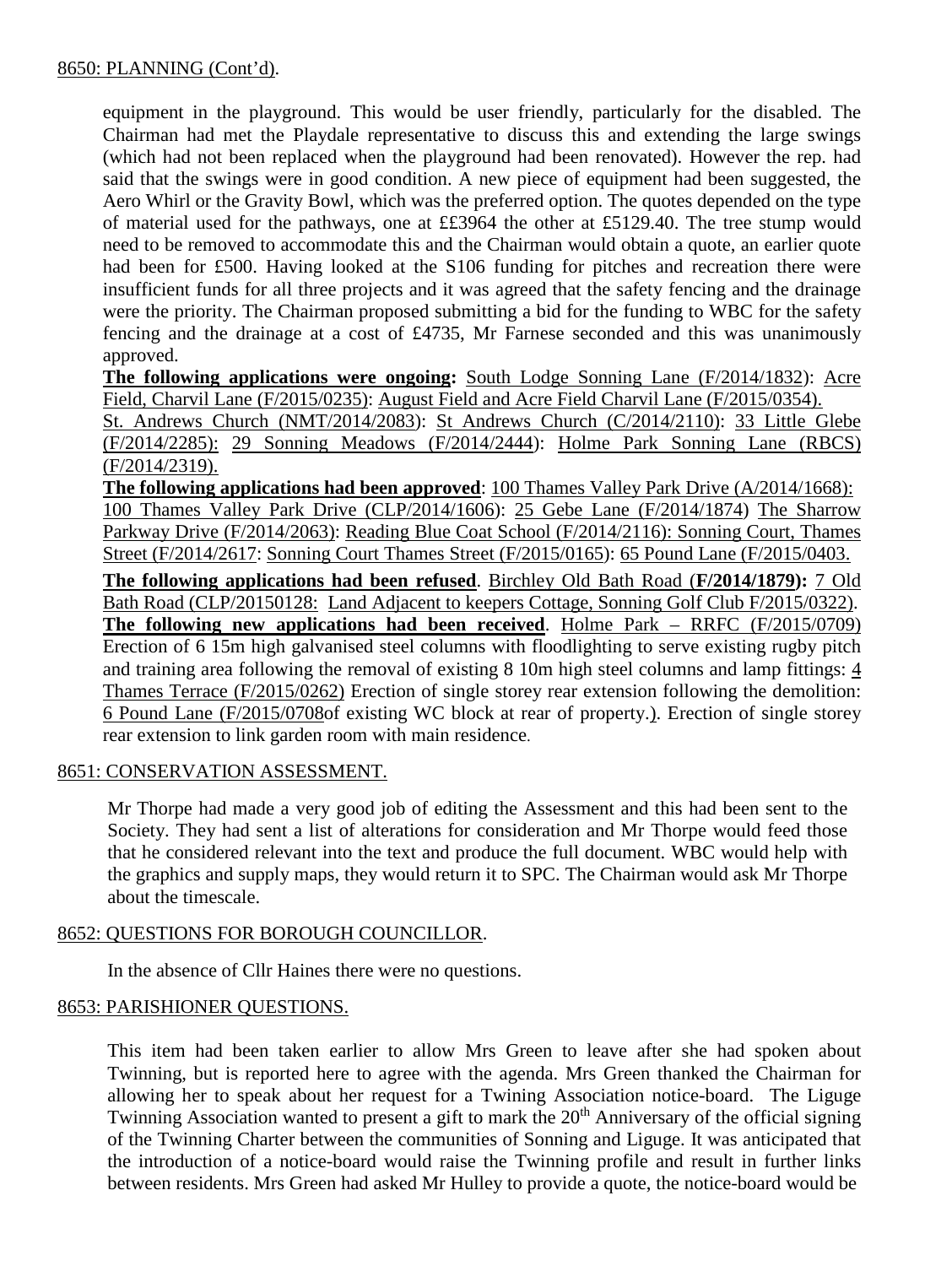### 8653: PARISHIONER QUESTIONS (Cont'd)

built in Sonning and Liguge would pay for it, the design would be similar to the Society noticeboard, next to the Bull Inn. Ideally it would be located close to Liguge Way and an explanation for the name could be provided. The Chairman said that it could not be located on highway's land but could be on SPC land. In the Pound, next to Liguge Way, seemed a good solution. Mr Farnese thought the notice-board should be more visible (larger) that the one by the Bull and located away from the bus shelter close to the gate. Following discussion it was agreed to allow the noticeboard to be erected, in a position to be mutually agreed. Mrs Green said that she would like to make a request for help and support with the arrangements for the visit. A delegation of 15 were coming from Liguge, including several civic dignitaries, the new lady Mayor and the former Mayor, M Couturier, who had been so supportive when the Twinning was being established. Mrs Green said that it would be appreciated it if as many Councillors as possible could be involved over the weekend, although she appreciated that not everyone could join in everything. There was a welcome reception/drinks/nibbles event in the Hall between 5pm and 6pm on 1 May. Councillors and their spouses were very welcome. The Clerk would collect names and provide these to Mrs Green. The other key event was the formal dinner at the Great House on 3 May and it would be very helpful if there was a Councillor presence. Mrs Green and M Poudou (Liguge Association Chairman) would both make a speech and the Lady Mayor of Liguge would present the official present from Liguge, a Councillor would need to accept it on behalf of the Parish Council. Key people had been invited including Cllr Haines, past Council Chairmen and past Chairman of the Association. Help was also needed to provide accommodation (bed and breakfast) for some of the visitors. The itinerary included visiting Henley and the Henley River and Rowing Museum on Saturday, a safari supper in the evening, a trip up the bell tower on Sunday morning followed by a village walk and lunch at the Lock and the official dinner in the evening. The delegation would leave at 10.30am on Monday.

### 8654: WEB SITE.

The Chairman said that he has supplied Mr Gilmore with updates for the web site.

### 8655: FINANCE.

March

| Mr K Trimmings - Litter Feb.                          | 145.83    |
|-------------------------------------------------------|-----------|
| Thames Water - Pav. Water                             | 120.35    |
| <b>Quadron Dog Bins</b>                               | 84.24     |
| <b>SLCC</b> Annual Subs                               | 149.00    |
| $Mr K$ Trimmings – Litter Feb (replace – replace 053) | 209.02    |
| Air Ambulance $-$ S137 Donation                       | 200.00    |
| Twyford Age Concern – S137 Donation                   | 200.00    |
| Berks Blind - S137 Donation                           | 50.00     |
| Sonning PCC - S137 Donation                           | 200.00    |
| ReadiBus - S137 Donation                              | 150.00    |
| Twyford Volunteers - S137 Donation                    | 50.00     |
| CAB - S137 Donation                                   | 50.00     |
| Sue Ryder S137 Donation                               | 200.00    |
| Keep Mobile - S137 Donation                           | 50.00     |
| Mrs L A Bates – Honorarium less tax                   | 2464.90   |
| Mrs L Bates – Telephone                               | 40.00     |
| National Savings – Tennis Court Fund SLTC             | (3062.84) |
| National Savings – Tennis Court Fund SPC              | (583.40)  |
|                                                       | 4263.34   |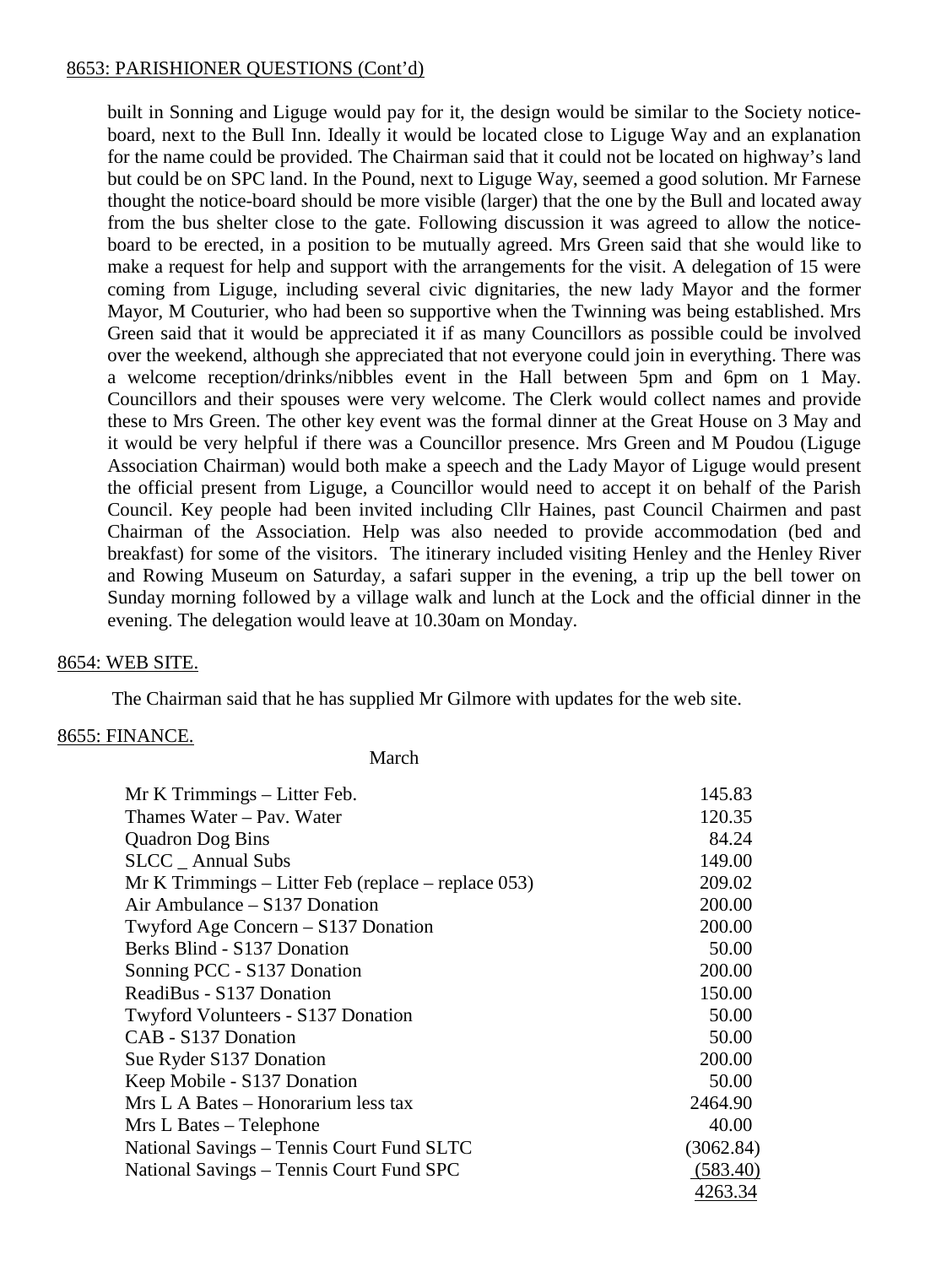### 8656: BRIDGE LIGHTING

Mr Fisher and Mr Hargrave were continuing to seek further contributions for the lighting.

## 8657: HIGHWAYS.

Mr Evans presented a draft letter to the MP's. Mr Farnese said that the gravel extraction had not been properly considered and people had not appreciated that a gravel lorry would leave the site every ten minutes, Monday to Saturday. It would be very difficult for 32 tonne lorries to drive through Henley or Caversham. The letter was timely as an election was due. The Chairman said that this would impact on other traffic causing other issues, the solution was clear, the maths had been done on the lorry traffic, Lafarge were prepared to offer a financial contribution. Lafarge understood what impact their lorries would have on Henley and Caversham, and the problems it would create for them. Reading and Henley had some understanding but knowing there would be a lorry every ten minutes might just make it more real for them, and the David Sherriff plan would provide the solution. All the MP's speaking on local radio said that they were working on the bridge.

### 8658 RECREATION AND ENVIRONMENT W.G.

- a) SCC Electrical Supply. The Chairman said that SCC had laid a concrete slab in preparation for the scoreboard installation. They would need to install an electrical supply. SPC should be kept informed of their plans for this as there were several issues.
- b) Safety Checks. Mr Farnese had checked the play equipment. He was concerned about the misuse of some equipment, particularly the exercise machines.
- c) Dog Bin. The Chairman had asked highways if the new bin could go on highway land but had been told that a certificate would be needed at a cost of £400. Having reconsidered the Chairman said that the bin could be attached to the SPC notice-board thus saving this sort of cost.
- d) Advance Notice of Unauthorised Work on SPC Property. The Chairman said that there had been several instances where people had worked on the field or made changes to the pavilion without the council's permission. It was agreed that the Clerk should write to the Clubs and Friends of Ali's Pond to ask that, in future, they supply SPC with full details of any plans they had, well in advance.
- e) Trees on A4. WBC was looking into the unauthorised tree planting on the A4. Mr Woodhouse had spoken to Mr Farnese at the Litter Pick explaining the plan was to plant 40/42 trees along-side the footpath on the A4, which was highways land. An earlier request to WBC had been refused as there were underground cables running along-side the A4, as well as fibre optics. Any damage to any of these would have a major impact on the area. Highways considered trees next to major roads to be a safety hazard, street lights would crumple on impact but trees did not so they were a potential hazard to cars. SPC were not authorised to take any action, this was down to WBC.
- f) Request for Twinning Notice-board. This had been dealt with earlier (see 8653)
- g) WBC Lighting Proposals. The Chairman said that Uri Geller would be helping to improve the pavement lighting in Thames Street by installing a lamp along-side the Red House garden wall, which would illuminate the pavement.

### 8659: ACTION LIST.

The Action List was reviewed and updated. The Chairman said that the Lotus Club owners would be at the Great House on 4 May and he had been asked if they could use the Wharf gates to access the hotel's garden. This was unanimously approved.